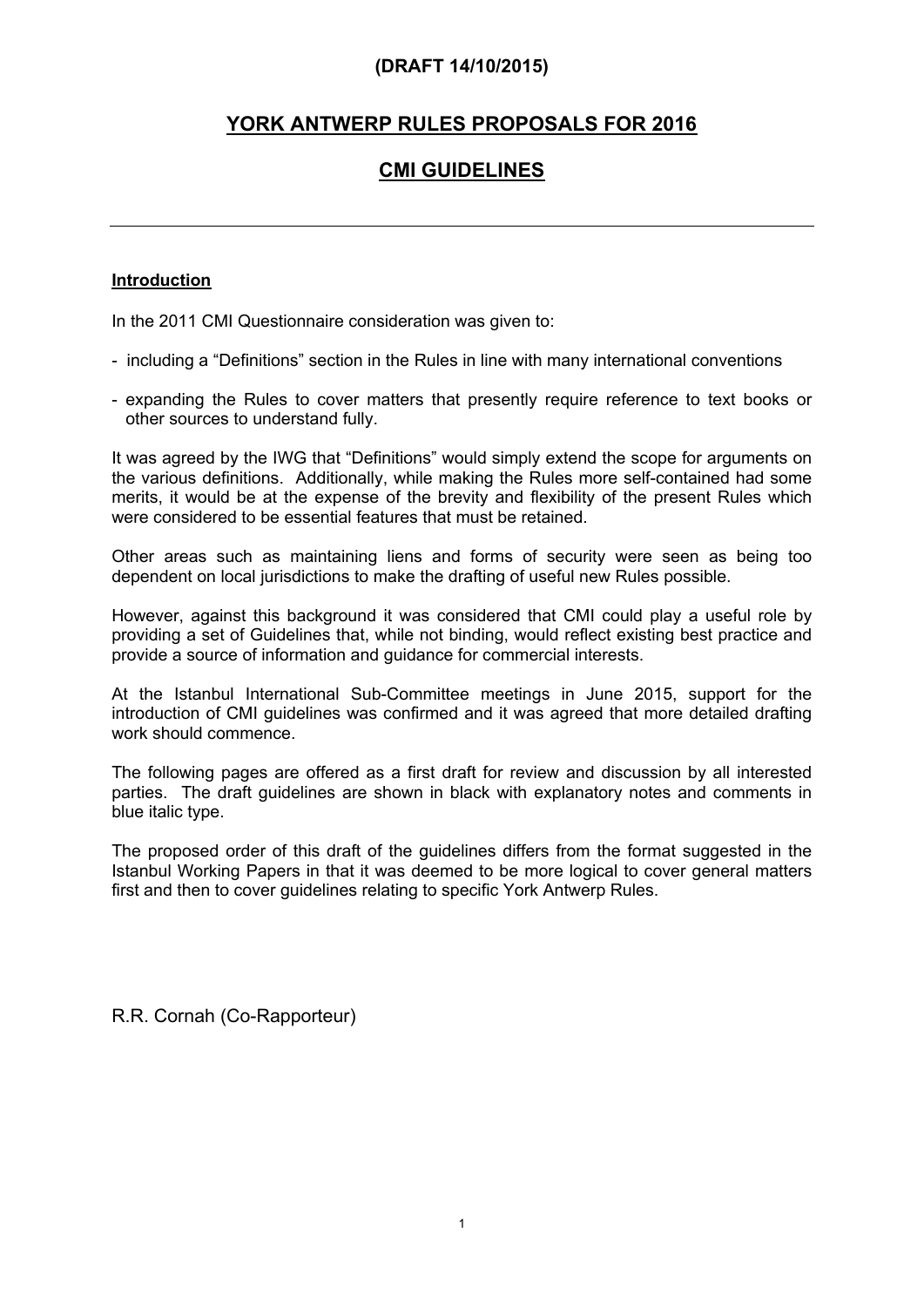# **CONTENTS**

## **A) INTRODUCTION**

- 1. Objectives
- 2. Effect of guidelines
- 3. Oversight and amendment

### **B) BASIC PRINCIPLES**

- 1. Background
- 2. York Antwerp Rules
- 3. General Average events<br>4. Adiustment of General A
- Adjustment of General Average
- 5. Example adjustment
- 6. Contract of affreightment
- 7. General Average security
- 8. Salvage Security

### **C) GENERAL AVERAGE SECURITY DOCUMENTS**

1. Introduction

*DISCUSSION NOTE 1*

- 2. Average Bond
- 3. Average Guarantee

### **D) ROLE OF THE ADJUSTER**

*DISCUSSION NOTE 2*

- 1. Appointment of adjusters
- 2. Best practice of adjusters

## **E) ROLE OF THE GENERAL INTEREST SURVEYOR**

### **F) YORK ANTWERP RULES 2016**

## *DISCUSSION NOTE 3*

- 1. Rule VI Salvage<br>2. Rule XXII Treatn
- 2. Rule XXII Treatment of Cash Deposits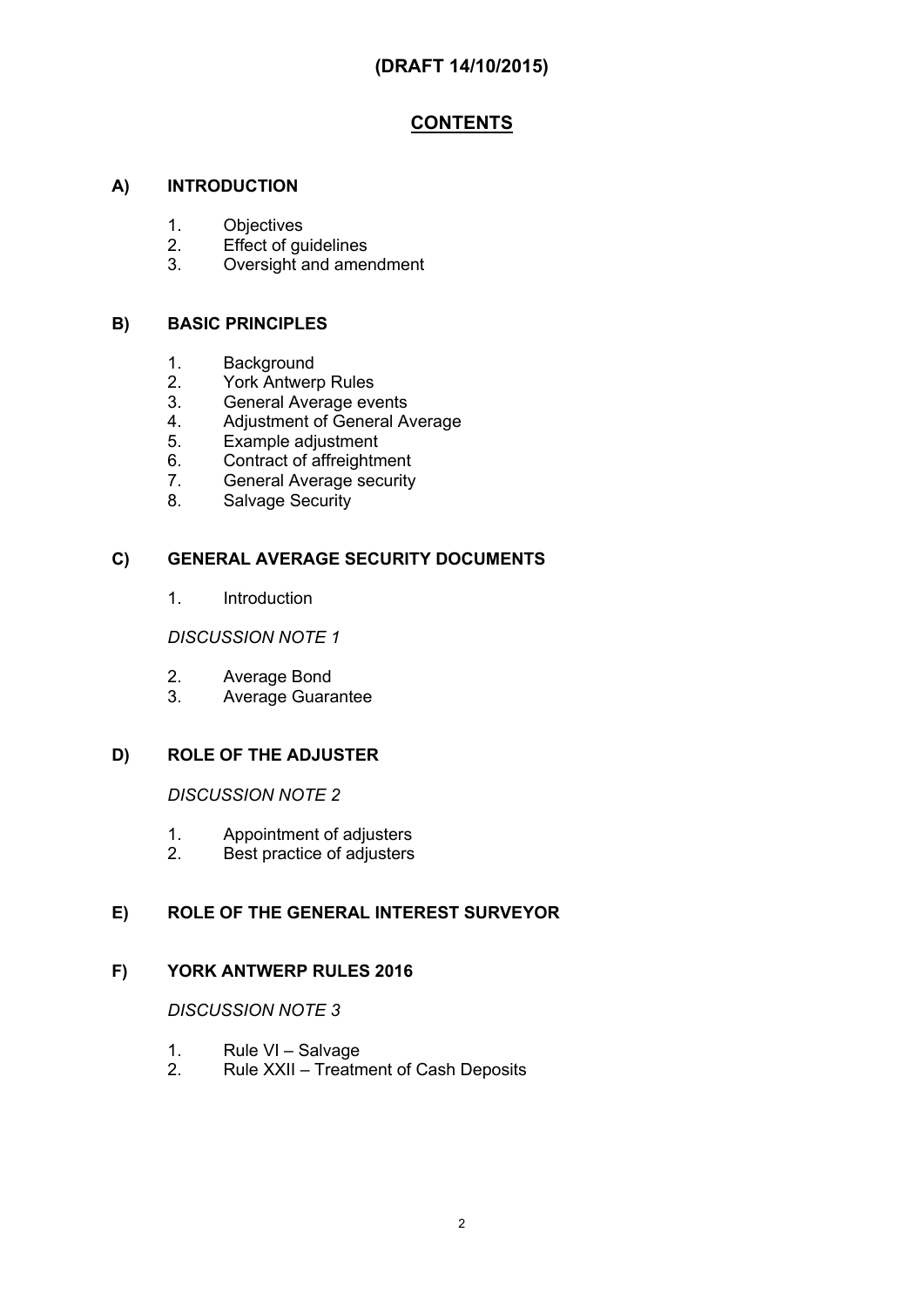# **CMI GUIDELINES RELATING TO GENERAL AVERAGE**

### **A) INTRODUCTION**

### 1. Objective

.

These guidelines are intended to assist commercial interests in dealing with general average cases and to provide:

- general background information
- guidance as to recognised best practice
- recommended wordings

### 2. Effect of guidelines

These guidelines do not form part of the York-Antwerp Rules; they are not binding on the parties and are not intended to over-ride or alter in any way the provisions of the York-Antwerp Rules, the contracts of affreightment or any governing jurisdictions.

### 3. Oversight and amendment

The first edition of the CMI Guidelines has been adopted by the plenerary session of the 42nd international conference of CMI in New York, May 2016, and ultimately approved by the Assembly of CMI.

In order to monitor the working and effectiveness of the CMI Guidelines, a Standing Committee shall be constituted to consist of:

- A chairman nominated by the Assembly of CMI
- A Convenor (Rapporteur ?) nominated by the Assembly of CMI
- A representative nominated by the International Chamber of Shipping
- A representative nominated by the International Union of Marine Insurers
- Five additional members nominated by the Assembly of CMI

The Standing Committee may recommend changes to the Guidelines as circumstances dictate which shall be submitted to the Assembly of CMI for approval. In the event that the Assembly consider that the proposed changes may not meet with general acceptance, the matter will be referred to an International Conference of CMI when next convened.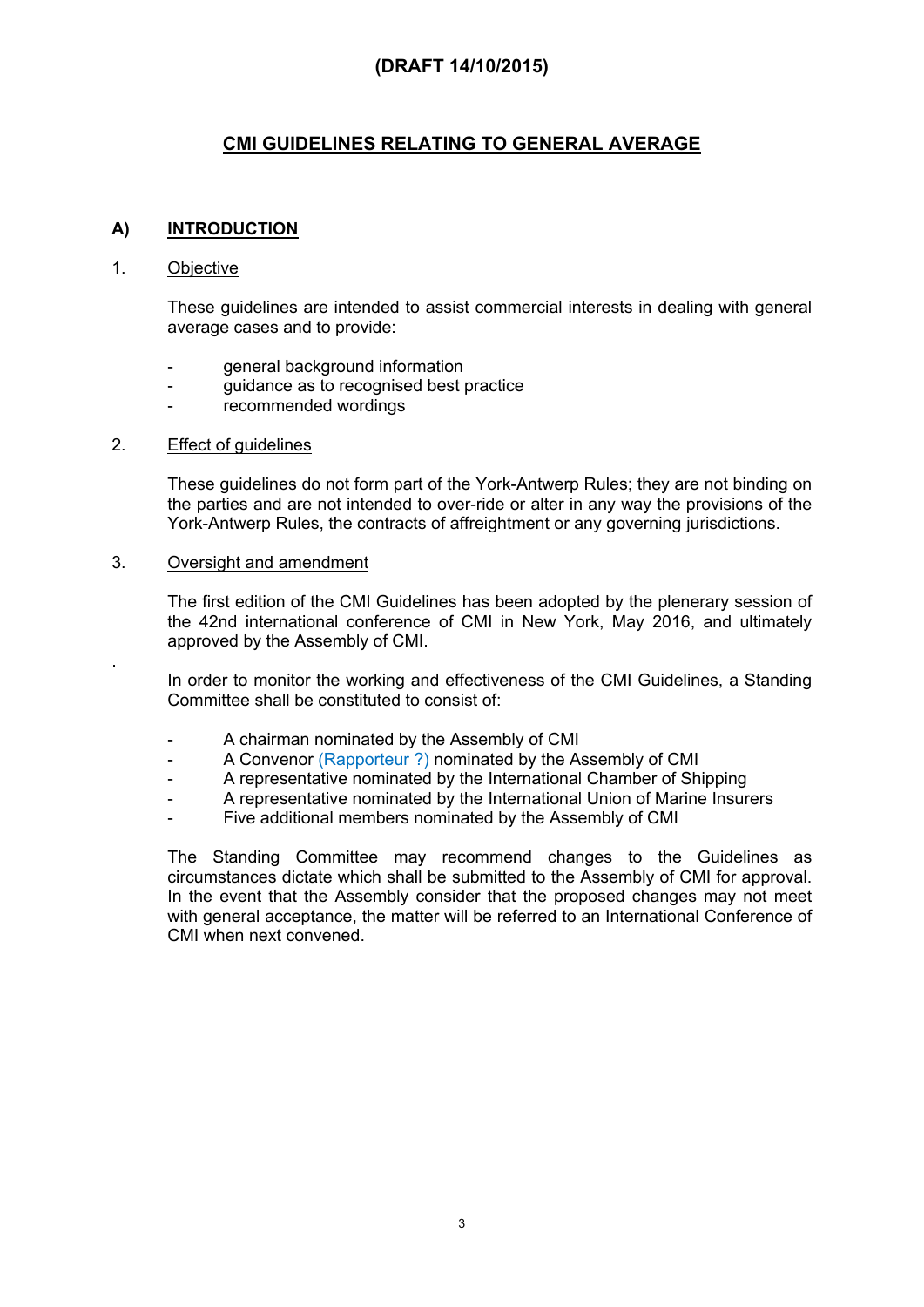## **B) BASIC PRINCIPLES**

### 1. Background

The principle of general average was first formulated by the ancient Greeks in a maxim dealing with the question of jettison, but it is probable that the idea itself was of still more ancient origin. As the doctrine developed various types of losses were added to that of jettison; perhaps the most important step was the recognition that expenditure of money was in principle no different from the sacrifice of property, if it was incurred in similar circumstances and for the same purpose.

General average varied in its development in the different leading maritime countries, so that by the latter part of the 19th century substantial differences existed in law and practice throughout the world. In view of the international character of shipping the disadvantages of this were obvious, and there began the series of attempts to obtain international uniformity. An International Conference held in York in 1864 produced the York Rules, which were revised at Antwerp in 1877 to become the first set of York-Antwerp Rules.

In a modern context, as well as continuing to provide an equitable remedy when property is sacrificed for the common good, the principles of general average, as now embodied in the York-Antwerp Rules, also continue to perform a useful function in helping to define important borders that lie between:

- Matters that form part of the shipowners' reasonable obligations to carry out the contracted voyage and those losses and expenses that arise in exceptional circumstances.
- Property and liability insurers as their differing responsibilities meet and sometimes merge, in the context of a serious casualty.

Both of these difficult areas benefit from the reservoir of established law and practice that general average provides, helping to secure a degree of certainty that is always the objective of commercial interests.

It is important to appreciate that the York-Antwerp Rules do not have the status of an international convention. They take effect only by being incorporated into contracts of affreightment.

Rule A of the York-Antwerp Rules defines a general average act as follows:

*"There is a general average act when, and only when, any extraordinary sacrifice or expenditure is intentionally and reasonably made or incurred for the common safety for the purpose of preserving from peril the property involved in a common maritime adventure*."

### 2. York-Antwerp Rules

The York-Antwerp Rules consist of lettered rules (A-G) and numbered rules 1-23. The lettered rules set out various broad principles as to what constitutes general average; the numbered rules deal with specific instances of sacrifice and expenditure and set out detailed guidelines concerning allowances etc.

Broadly speaking, the York-Antwerp Rules have recognised two main types of allowance: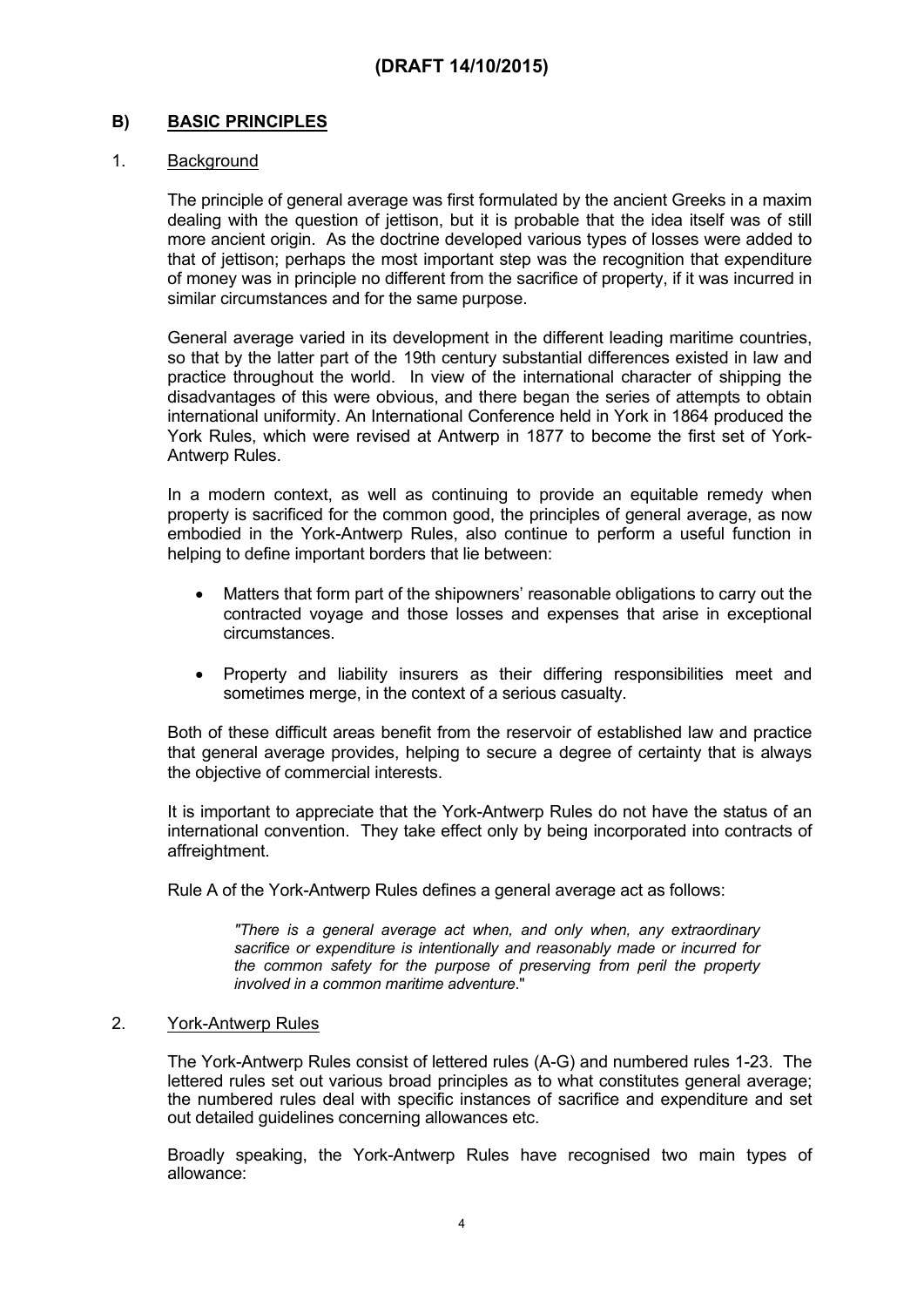"Common safety" allowances: sacrifice of property (such as flooding a cargo hold to fight a fire) or expenditure (such as salvage or lightening a vessel) that is made or incurred while the ship and cargo were actually in the grip of peril.

"Common benefit" allowances: once a vessel is at a port of refuge, expenses necessary to enable the ship to resume the voyage safety (but not the cost of repairing accidental damage to the ship) for example, the cost of discharging, storing and reloading cargo as necessary to carry out repairs, port charges, and wages etc. during detention for repairs and outward port charges.

The York-Antwerp Rules are prefaced by a Rule of Interpretation which gives priority to the numbered rules when there is a conflict with the lettered rules. For example, Rule C excludes losses due to delay but Rule XI says that certain detention expenses at a port of refuge (e.g. port charges, wages and maintenance) can be allowed; Rule XI takes priority over the lettered Rule C and such expenses can therefore be allowed.

The York-Antwerp Rules also include a Rule Paramount after the Rule of Interpretation, which states as follows:

#### *"Rule Paramount*

#### *In no case shall there be any allowance for sacrifice or expenditure unless reasonably made or incurred."*

The burden of proof lies on the party claiming in general average to prove that both the general average act and the amount of any allowance are reasonable. It is suggested that in applying this rule there can be no absolute standard of "reasonableness" and that a situation must be judged on the particular facts prevailing at the time and place of the incident.

### 3. General Average events

The following are simple examples of general average situations:-

| Casualty                                                                                                                                       | Type of sacrifice or expenditure                                    |  |  |
|------------------------------------------------------------------------------------------------------------------------------------------------|---------------------------------------------------------------------|--|--|
| Grounding:                                                                                                                                     | Damage to vessel and machinery through efforts to refloat.          |  |  |
|                                                                                                                                                | Loss of or damage to cargo through jettison or forced<br>discharge. |  |  |
|                                                                                                                                                | Cost of storing and reloading any cargo so discharged.              |  |  |
|                                                                                                                                                | Port of refuge expenses.                                            |  |  |
| Fire:                                                                                                                                          | Damage to ship or cargo due to efforts to extinguish the fire.      |  |  |
|                                                                                                                                                | Port of refuge expenses.                                            |  |  |
| Shifting of cargo in heavy                                                                                                                     | Jettison of cargo.                                                  |  |  |
| weather:                                                                                                                                       | Port of refuge expenses.                                            |  |  |
| Heavy weather, collision,<br>machinery breakdown, or<br>other accident involving<br>damage to ship and<br>resort to or detention at a<br>port: | Port of refuge expenses.                                            |  |  |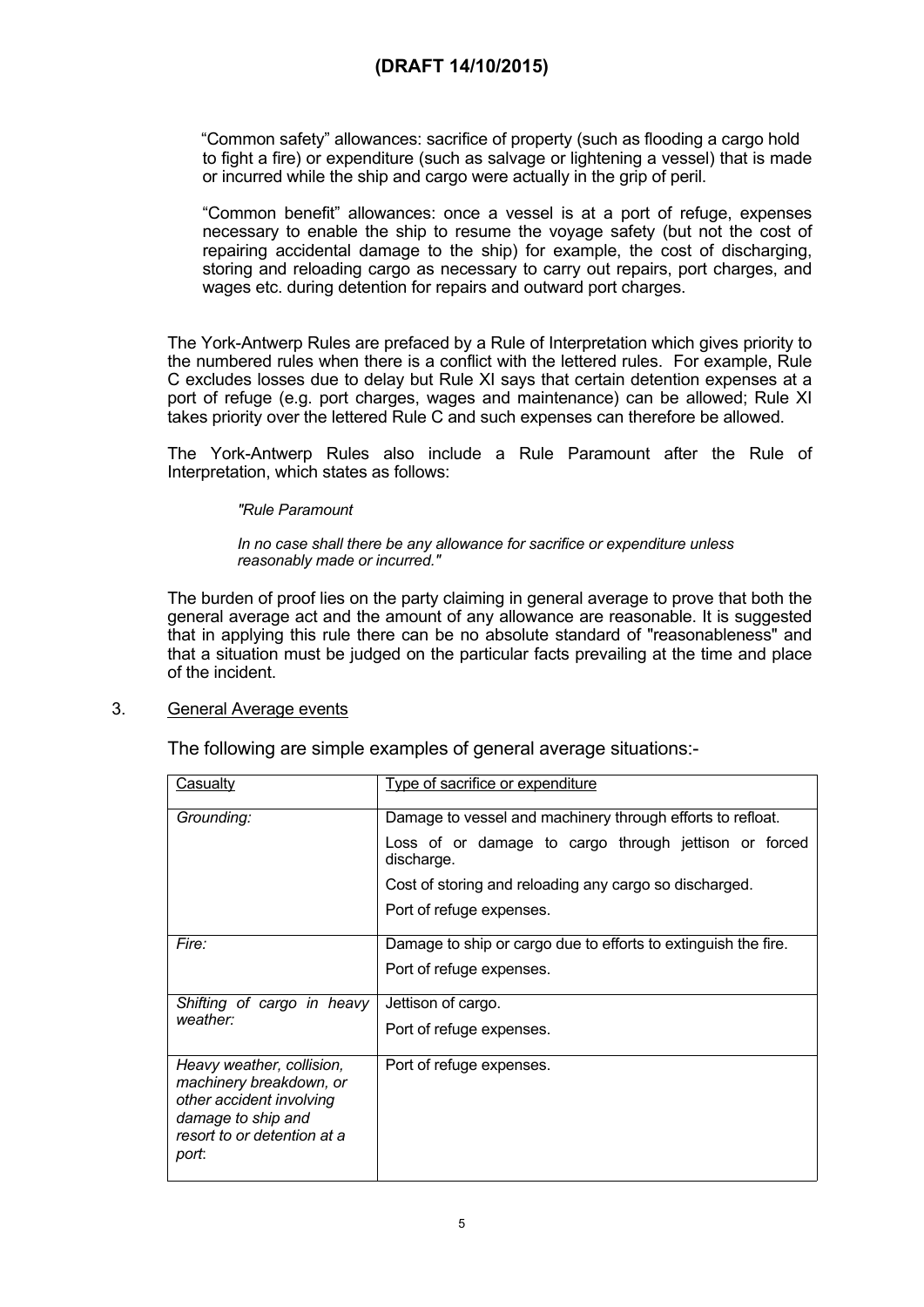| General: | Payments relating to salvage may also be allowed as general |
|----------|-------------------------------------------------------------|
|          | average in any of the above circumstances.                  |

### 4. Adjustment of general average

The basic principles are:

1. Property at risk

All property that is at risk in the common adventure at the time of the occurrence giving rise to the general average act and is saved by that act contributes to general average, according to its value at the termination of the adventure.

2. Contributory values

The basis for calculation of contributory values and general average losses is the value of the property to its owner at the termination of the adventure. In the case of goods there is an exception to this under the York-Antwerp Rules, in that they contribute on the basis of their invoice or shipped value.

Charges incurred in respect of the property after the general average act (other than charges which are themselves allowed in general average) must be deducted in arriving at the contributory value, so as to ensure that each owner of property contributes according to the actual net benefit he has received, by deducting all the expenses he has to bear to realise that benefit.

Since values are assessed as at the termination of the adventure, it follows that the amount of contribution may be varied by further loss or damage to the property between the time of the general average act and the termination of the adventure.

3. Termination of adventure

Normally, the adventure is considered as terminated on completion of discharge of cargo at the port of destination. If there is an abandonment of the voyage at an intermediate port then the adventure terminates at that port. If, because of a casualty, the whole cargo is forwarded from an intermediate port by another vessel the cost of forwarding may be allowable as general average subject to criteria set out in Rules F and G of the York-Antwerp Rules.

4. Deductions

Expenses incurred in respect of the property after the general average act (other than expenses which are themselves allowed in general average) must be deducted in arriving at the contributory value, so as to ensure that each owner of property contributes according to the actual net benefit he has received, by deducting all the expenses he has to bear to realise that benefit.

5. "Made Good"

Equality of contribution must be maintained between the owner of the property sacrificed and the owner of the property saved. In practice this is achieved by the device of adding to the contributory values of property lost or damaged by general average sacrifice the amount allowed in general average in respect of that sacrifice. If this were not done the owner of jettisoned cargo would receive benefit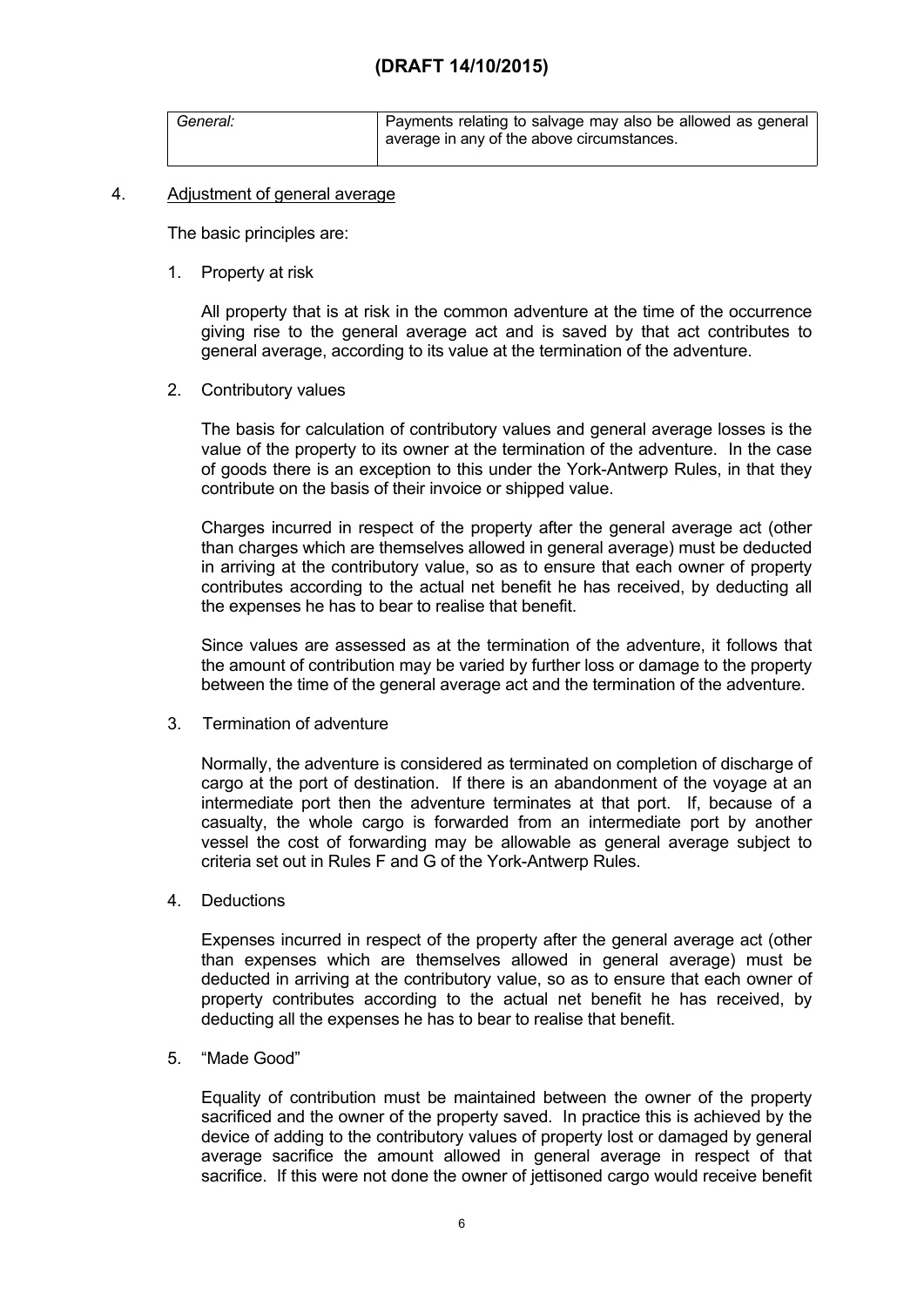in the form of money from the general average for loss of his goods without participating in or contributing to the general average losses. The owner of an identical parcel delivered sound from the same ship, whilst receiving his cargo and no money from the general average, would still have to pay his contribution.

## 5. Example adjustment

|                                                                                                   |                |                |                 | <b>General Average</b> |
|---------------------------------------------------------------------------------------------------|----------------|----------------|-----------------|------------------------|
| <b>Shipowners' losses and expenses</b>                                                            |                |                |                 | US\$ 250,000           |
| Cost of repairs of damage to vessel's machinery<br>sustained in refloating operations.            |                |                |                 | 100,000                |
| Cost of discharging, storing in lighters, and<br>reloading<br>cargo discharged to lighten vessel. |                |                |                 |                        |
| Salvage awarded to tugs for refloating vessel.                                                    |                |                |                 | 1,150,000              |
| Cargo owner's losses                                                                              |                |                |                 |                        |
| Value of cargo jettisoned in efforts to refloat.                                                  |                | US\$ 500,000   |                 |                        |
| Damage to cargo caused by forced discharge,<br>storage and reloading.                             |                | 100,000        |                 | 600,000                |
|                                                                                                   |                |                |                 | US\$2,100,000          |
| <b>Apportioned</b>                                                                                |                |                |                 |                        |
| <b>Ship</b><br>Arrived<br>value<br>destination<br>at<br>condition.                                | in.<br>damaged | US\$6,750,000  |                 |                        |
| Add allowance in general average for refloating<br>damage.                                        |                | 250,000        |                 |                        |
|                                                                                                   |                | US\$7,000,000  | pays in<br>ppn. | US\$ 700,000           |
| Cargo<br>Invoice value after deduction<br>of loss and damage.                                     | US\$13,400,000 |                |                 |                        |
| allowance in<br>Add<br>general<br>average in respect of jettison<br>and damage due to forced      |                |                |                 |                        |
| discharge.                                                                                        | 600,000        | 14,000,000     |                 | 1,400,000              |
|                                                                                                   |                | US\$21,000,000 | pays in<br>ppn. | US\$2,100,000          |
|                                                                                                   |                |                |                 |                        |

(General Average equals 10% on the contributory values.)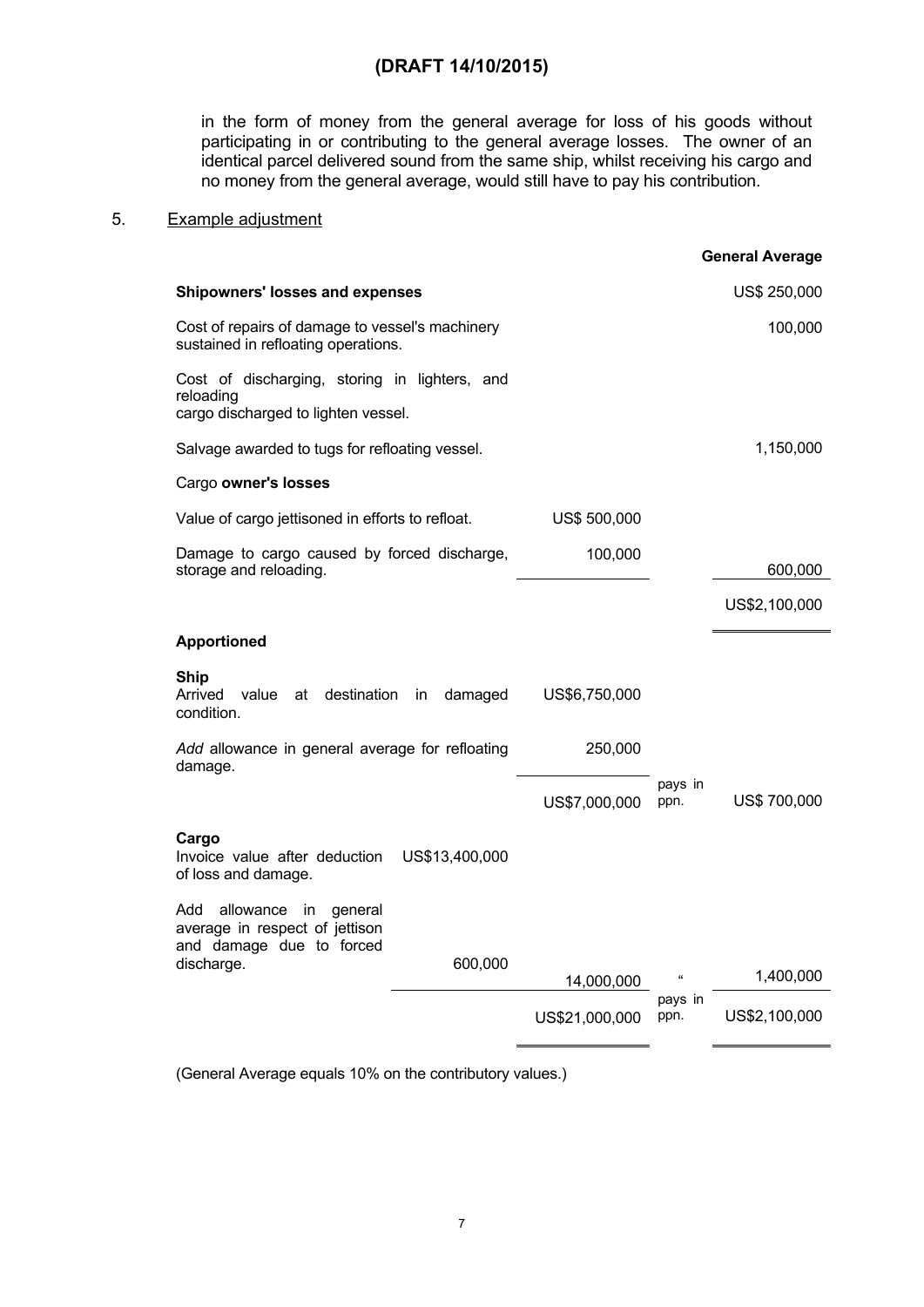### **Balance under the adjustment**

#### **The Shipowner:**

| Receives credit for general average losses and expenses. | US\$                      |      | 1,500,000 |
|----------------------------------------------------------|---------------------------|------|-----------|
| Pays general average contribution.                       |                           |      | 700,000   |
|                                                          | <b>Balance to receive</b> | US\$ | 800,000   |
| The cargo owner:                                         |                           |      |           |
| Pays general average contribution.                       | US\$                      |      | 1,400,000 |
| Receives credit for general average losses.              |                           |      | 600,000   |
|                                                          | Balance to pay            | US\$ | 800,000   |

### 6. Contract of affreightment

The parties to the adventure usually make special provision in the contract of affreightment regarding general average, the most common being a clause to the effect that general average is to be adjusted in accordance with the York-Antwerp Rules. Such stipulations may be contained in the charter party, if any, or the bills of lading, or in both documents.

Rule D of the York-Antwerp Rules gives explicit recognition to the fact that general average exists irrespective of fault or breach of contract by any of the parties. It follows that normally the procedures for protecting the rights of the parties in general average must be observed even when it is suspected that such a fault or breach has taken place. Equally, the existence of a general average does not prejudice any rights or defences that are open to parties, for example with regard to cargo damage or alleging a breach of contract as grounds for not paying a general average contribution.

The giving of general average security in the customary terms is a promise to pay any general average contribution that is found to be *properly and legally* due. Generally, if there has been a breach of contract the contribution cannot be so described.

### 7. General Average security

Most jurisdictions recognise that the shipowner can exercise a lien (i.e. refuse to allow delivery) on cargo at destination in respect of general average losses sustained by any of the parties to the adventure. The preparation of an adjustment will usually take some time, so that the shipowner will relinquish his lien in return for satisfactory security. This will usually take the following form:

- (a) Signature to an Average Bond by the receiver or other party on behalf of cargo owners.
- (b) A cash deposit for an amount estimated by the adjuster to cover likely general average liabilities, usually expressed as a percentage of the invoice value of cargo. It is usual for an Average Guarantee signed by a reputable insurer to be accepted by the shipowner in place of the cash deposit.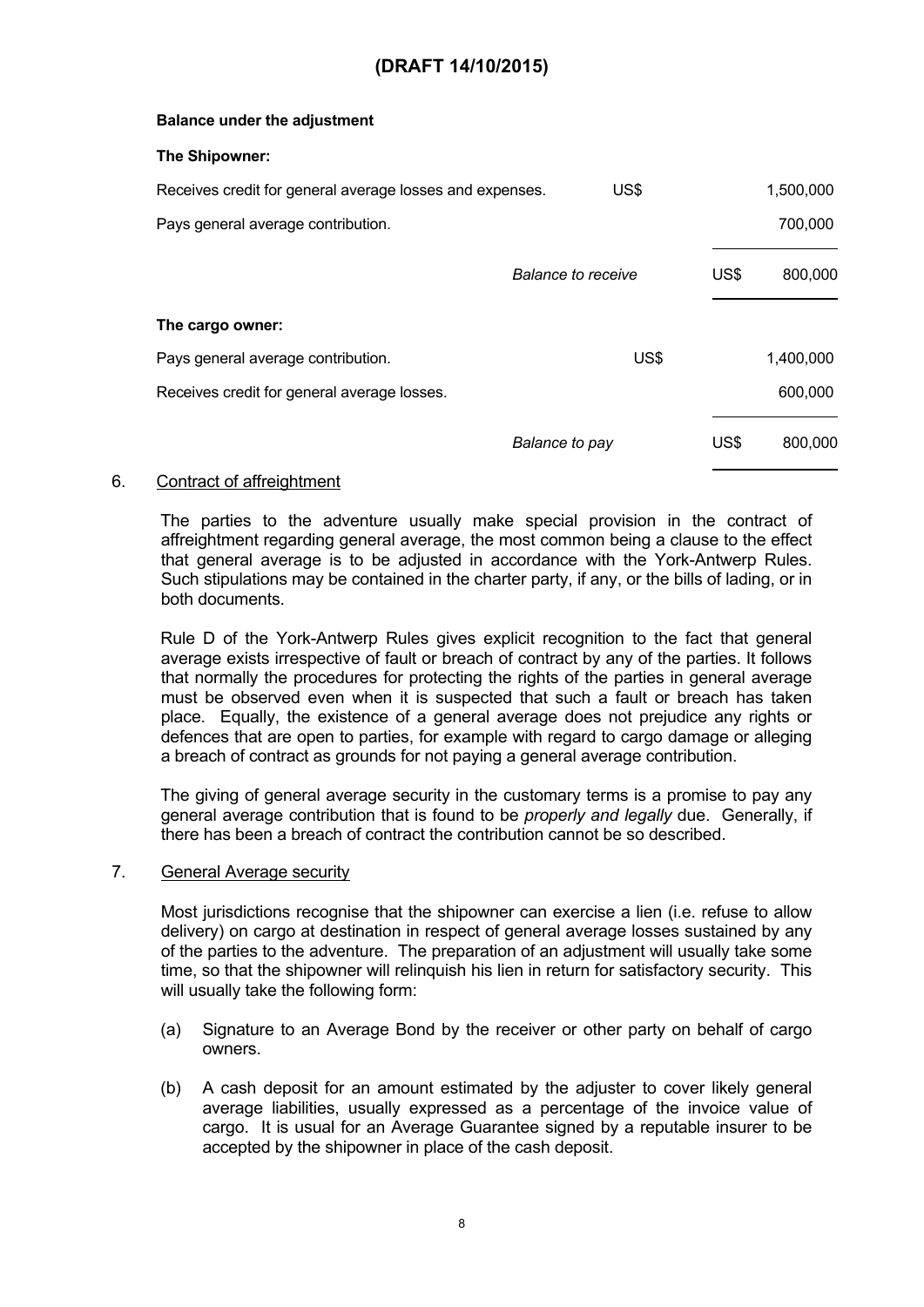Recommended wordings for general average security documents are set out in section C) below.

### 8. Salvage security

In cases were ship and cargo have been salved under contracts such as Lloyd's Open Forum, it may be necessary for ship and cargo to give separate security to salvors, in addition to the customary general average security.

## **C) GENERAL AVERAGE SECURITY DOCUMENTS**

### 1. Introduction

In most maritime jurisdictions it is recognised that the shipowner is entitled to exercise a lien on cargo at destination until satisfactory security for general average contributions is provided.

A variety of forms are used to provide security for the liability of the cargo owner (Average Bonds) and the undertakings given by their insurers (Average Guarantees).

Variations in the wordings of such forms have arisen largely as a result of market practices and the CMI offer the following forms providing recommended wordings that have been agreed by the International representatives of shipping interests (International Chamber of Shipping, ICS) and insurers (International Union of Marine Insurers, IUMI). It is recognised that the wording adopted in practice may vary in some cases due to circumstances or legal issues, however the recommended wordings are offered with the following objectives in mind.

- To provide an acceptable level of security to the shipowner and other parties to the adventure that may be GA creditors.
- To preserve the position under Rule D in respect of defences.
- To encourage the timely provision of information and evidence to ensure the adjustment process is not delayed.

### **DISCUSSION NOTE 1**

a) The last occasion on which a standard Average Guarantee was put forward appears to have been in 1995 when the following wording was endorsed by the Institute of London Underwriters and the Association of Average Adjusters.

### *AVERAGE GUARANTEE*

*Wording approved by the Association of Average Adjusters and the Institute of London Underwriters*

*NOTE: This guarantee will be accepted provided that no additions, deletions or amendments are made to it.*

To: the Owners of the vessel named below and other parties to the adventure as their interests may appear.

*VESSEL…………………………………. From……………………………….. to……………………………………*

*CASUALTY and DATE……………………………………………………………………………………………………….*

In consideration of the delivery in due course of the goods specified below to the consignees thereof without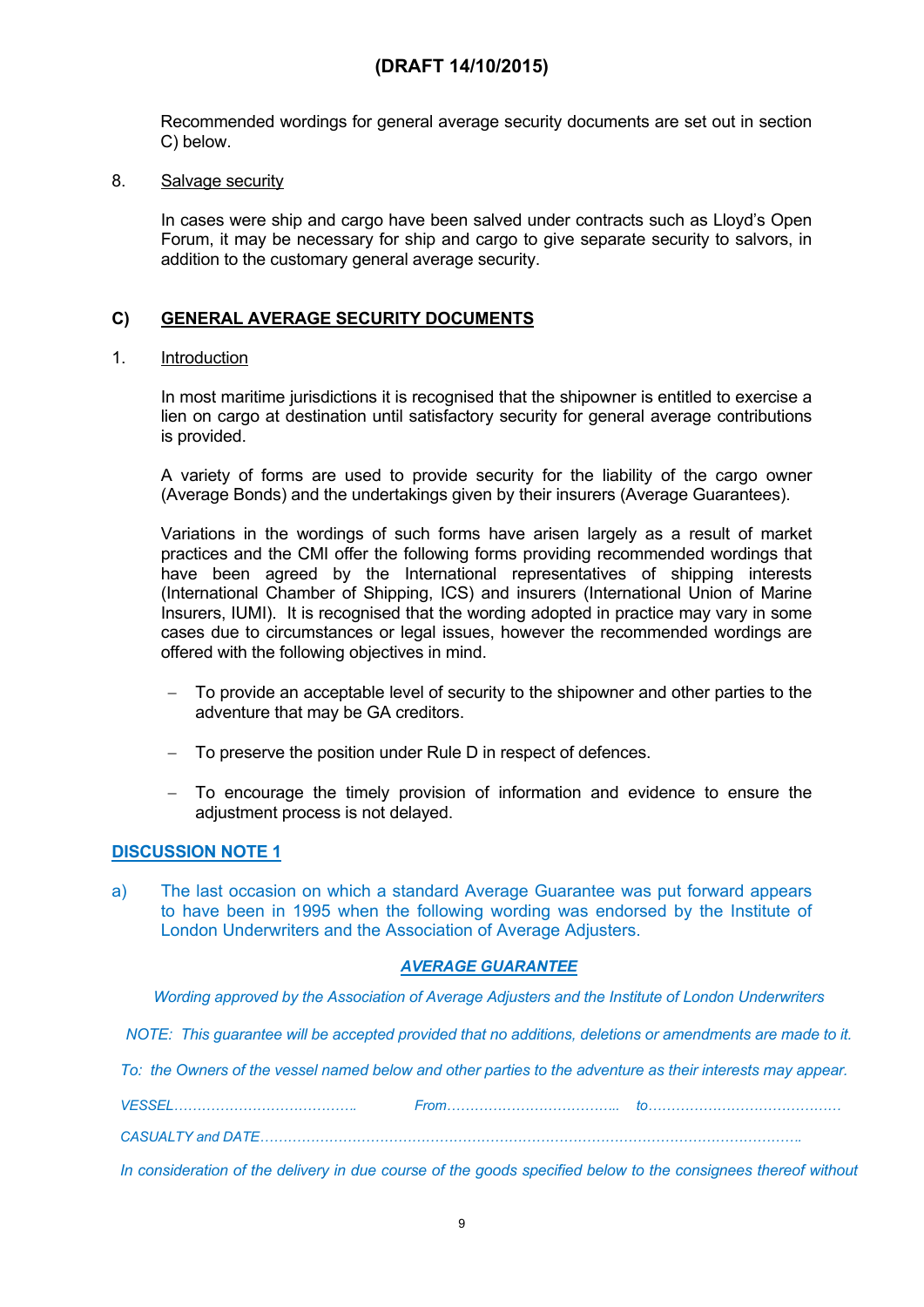collection of a deposit, we, the undersigned insurers, hereby undertake to pay to the shipowners or to the Average Adjusters, XXXXXXX on behalf of the various parties to the adventure as their interests may appear. *any contribution to General Average and/or Salvage and/or Special Charges which may hereafter be ascertained to be properly due in respect of the said goods.*

*We further agree:*

- a) to make prompt payment(s) on account of such contribution as may be reasonably and properly due in *respect of the said goods, as soon as the same may be certified by the said Average Adjusters.*
- b) to furnish to the said Average Adjusters at their request all information which is available to us relative to *the value and condition of the said goods.*

This agreement shall be governed by English Law and the High Court of Justice, London shall have exclusive jurisdiction over any dispute arising out of this agreement, and each party shall irrevocably submit to the *jurisdiction of the English Court.*

b) The wording of the Lloyd's Average Bond was updated in 1977 (LAB 77) in the following form:

### *LLOYD'S AVERAGE BOND*

| Quantity and description of goods |  |
|-----------------------------------|--|
|                                   |  |
|                                   |  |

In consideration of the delivery to us or to our order, on payment of the freight due, of the goods noted *above we agree to pay the proper proportion of any salvage and/or general average and/or special charges* which may hereafter be ascertained to be due from the goods or the shippers or owners thereof under an *adjustment prepared in accordance with the provisions of the contract of affreightment governing the* carriage of the goods or, failing any such provision, in accordance with the law and practice of the place where the common maritime adventure ended and which is payable in respect of the goods by the shippers *or owners thereof.*

*We also agree to:*

- *(i) furnish particulars of the value of the goods, supported by a copy of the commercial invoice rendered to us, or, if there is no such invoice, details of the shipped value and*
- (ii) make a payment on account of such sum as is duly certified by the average adjusters to be due *from the goods and which is payable in respect of the goods by the shippers or owners thereof.*

The drafts shown below are intended to meet some of the common objections to the above wordings.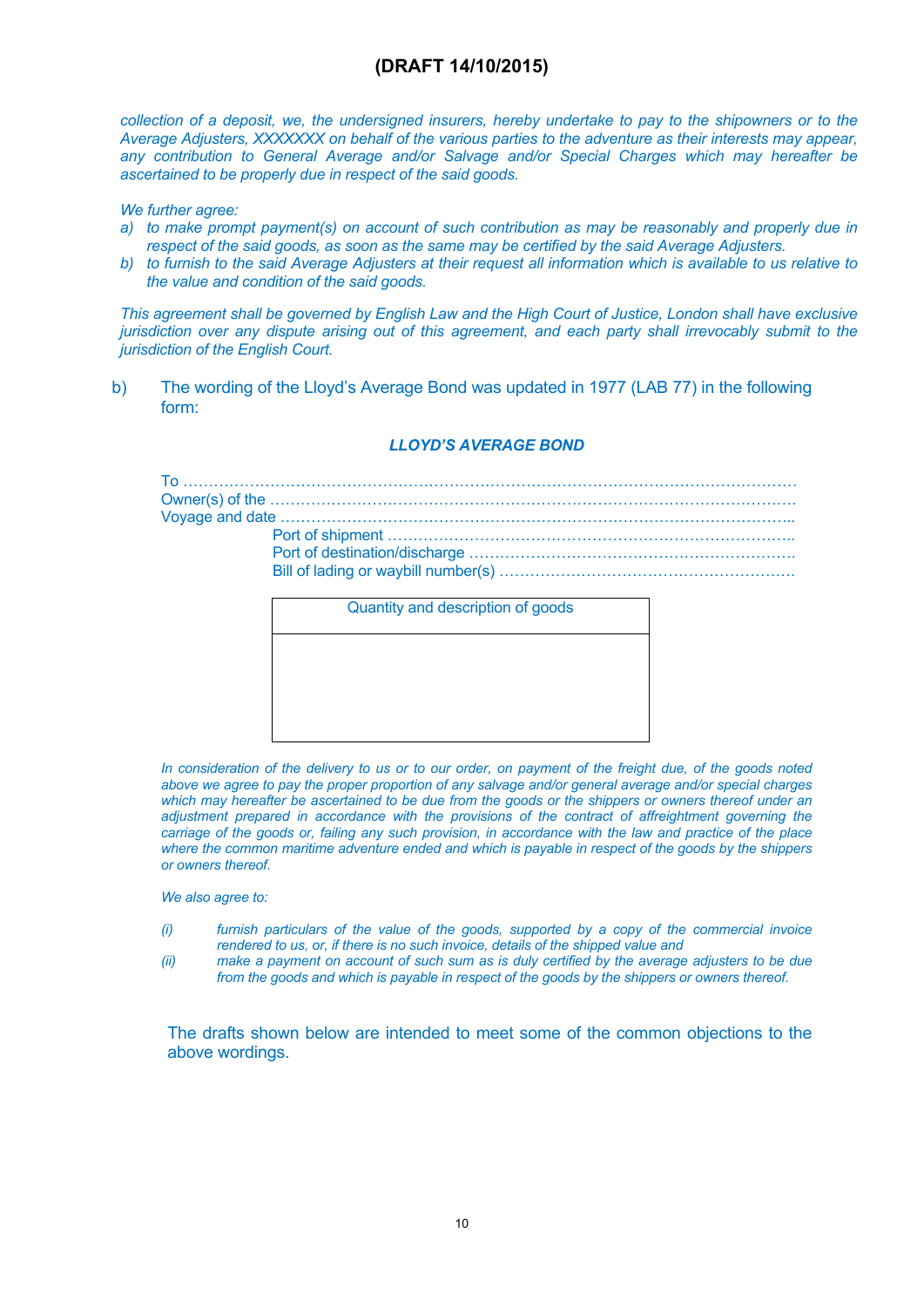## 2. Average Bond

2.1 The Average Bond is a distinct contract in its own right, and may, like any contract, be altered by agreement between the parties. The following wording is recommended by CMI and has also been endorsed by the International Chamber of Shipping and the International Union of Marine Insurers.

Examples of additional wording that may also be found in both Average Bonds and Average Guarantees are shown in para 3.2 below.

### *AVERAGE BOND*

To: The Owners of the vessel named below and other parties to the adventure as their interests may appear.

In consideration of the delivery to us or to our order, on payment of the freight due, of the goods noted above we undertake to pay to the shipowners or to the Average Adjusters. XXXXXX on behalf of the various parties to the *adventure as their interests may appear, the proportion of any salvage and/or general average and/or special* charges which may hereafter be ascertained to be properly and legally due from the goods or the shippers or *owners thereof [under an adjustment prepared in accordance with the provisions of the contract of affreightment* governing the carriage of the goods or, failing any such provision, in accordance with the law and practice of the place where the common maritime adventure ended and which is properly and legally payable in respect of the *goods by the shippers or owners thereof.]*

*We agree further:*

- a) to furnish promptly to the Average Adjusters particulars of the value of the goods, supported by a copy of the *commercial invoice rendered to us or, if there is no such invoice, details of the shipped value;*
- b) to make a payment on account of such sum as may be properly and legally due in respect of the goods by the shippers or owners thereof as soon as the same may be certified by the said Average Adjusters after *completion of the voyage.*
- c) that any period of prescription, whether provided by statute law, contract or otherwise, shall commence to *run from the date upon which the general average adjustment is issued.*

2.2 Note: the words shown in square brackets above may be regarded as surplus to requirements. If a general average is not drawn up in accordance with the provisions of the contract of affreightment or the law of destination, any contribution requested would not be properly or legally due.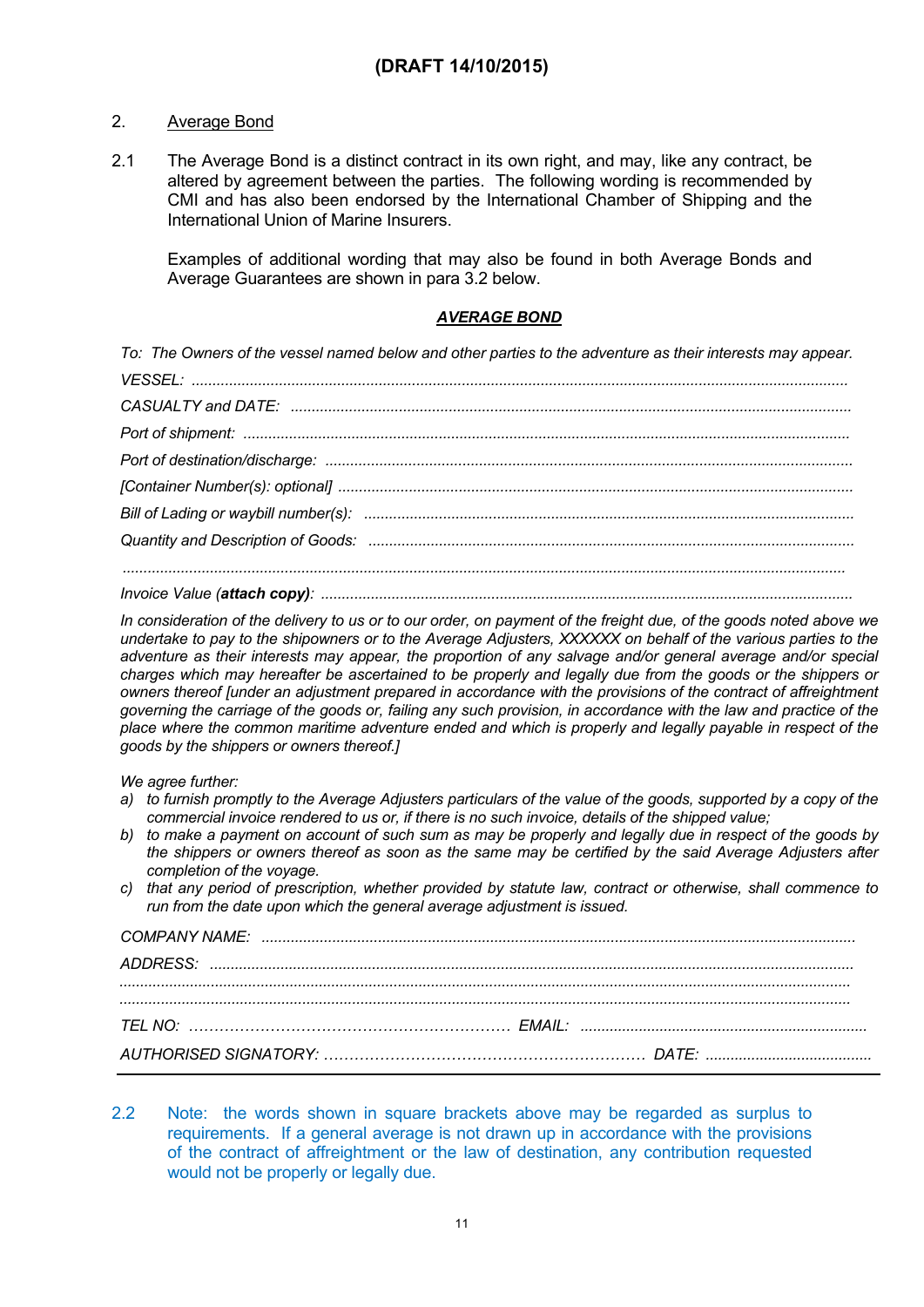### 3. Average Guarantee

3.1 As with the Average Bond, the Insurer's Average Guarantee is a distinct contract in its own right and may, like any contract, be altered by agreement between the parties. The following wording is recommended by CMI and has also been endorsed by the International Chamber of Shipping and the International Union of Marine Insurers.

### *AVERAGE GUARANTEE*

#### *(Wording recommended by Comite Maritime International)*

To: the Owners of the vessel named below and other parties to the adventure as their interests may appear.

*VESSEL: ................................................................................................................................................................ CASUALTY and DATE: .........................................................................................................................................*

In consideration of the delivery in due course of the goods specified below to the consignees thereof without collection of a deposit, we, the undersigned insurers, hereby undertake to pay to the shipowners or to the Average Adjusters, xxxxxxxxx on behalf of the various parties to the adventure as their interests may appear, *any contribution to General Average and/or Salvage and/or Special Charges which may hereafter be ascertained*

by the appointed adjusters and which is to be properly and legally due in respect of the said goods.

*We agree further:*

- a) to furnish promptly to the said Average Adjusters all information which is available to us relative to the value *and condition of the said goods;*
- b) to make payment(s) on account of such contribution as may be properly and legally due in respect of the said goods, as soon as the same may be certified by the said Average Adjusters after the completion of the *voyage.*
- c) that any period of prescription, whether provided by statute law, contract or otherwise, shall commence to *run from the date upon which the general average adjustment is issued.*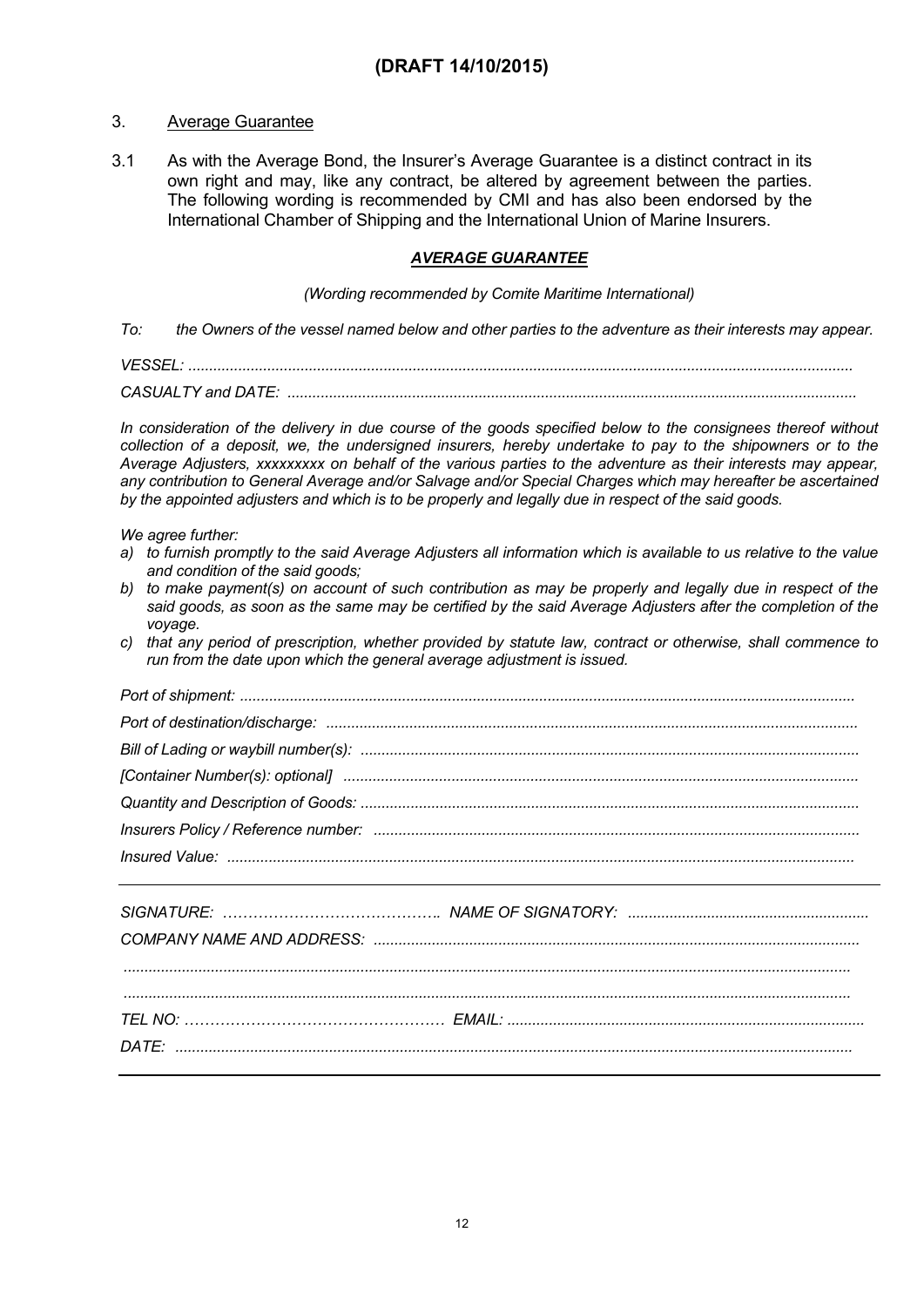- 3.2 According to the circumstances of the case the following optional wordings may be appropriate for addition into the Average Bond and Average Guarantee.
	- i) A jurisdiction clause

The following is shown as an example:

- *That this agreement shall be governed by English Law and the High Court of Justice of England and Wales shall have exclusive jurisdiction over any dispute arising out of this agreement and each party shall irrevocably submit to the jurisdiction of that Court.*
- ii) A currency clause

It may not be possible for the adjuster to confirm the currency of adjustment in the early stages of the case, but it is understood to assist insurers in their reserving if they are given the earliest possible notice of the currency of adjustment.

iii) Electronic transmission clause

Considerable savings in time and cost are achieved by electronic transmission of security documents, particularly in large containership cases. In such cases the following may be inserted:

 *That this bond is intended to create a legally binding obligation notwithstanding that it may be transmitted and stored solely in electronic form. It is hereby agreed that transmission of this bond to the average adjusters by email constitutes good delivery to the Owners and other parties to the adventure who wish to enforce this bond.*

### **D) ROLE OF THE ADJUSTER**

### **DISCUSSION NOTE 2**

a) Prior to the Istanbul conference, IUMI proposed the following Draft Numbered Rule:

*"In adjusting the General Average and in all activities associated therewith (such as collecting security, publishing the Adjustment, exercising discretion and all other aspects of the role of an Adjuster) the Adjuster shall act independently and impartially in the interests of all parties to the common maritime adventure. Guidelines shall give examples of best practice for Adjusters."*

The leading professional association present expressed concern about the scope for additional disputes and possible litigation, and it appeared to be generally agreed that a new rule was not appropriate. However, it was argued that further consideration should be given to guidelines regarding best practice. IUMI had suggested the following:

### *Draft Guidelines for examples of best practice for Average Adjusters*

### *"Adjusters should:*

*1. Genuinely act in the interests of all parties to the Common Maritime Adventure ("CMA");*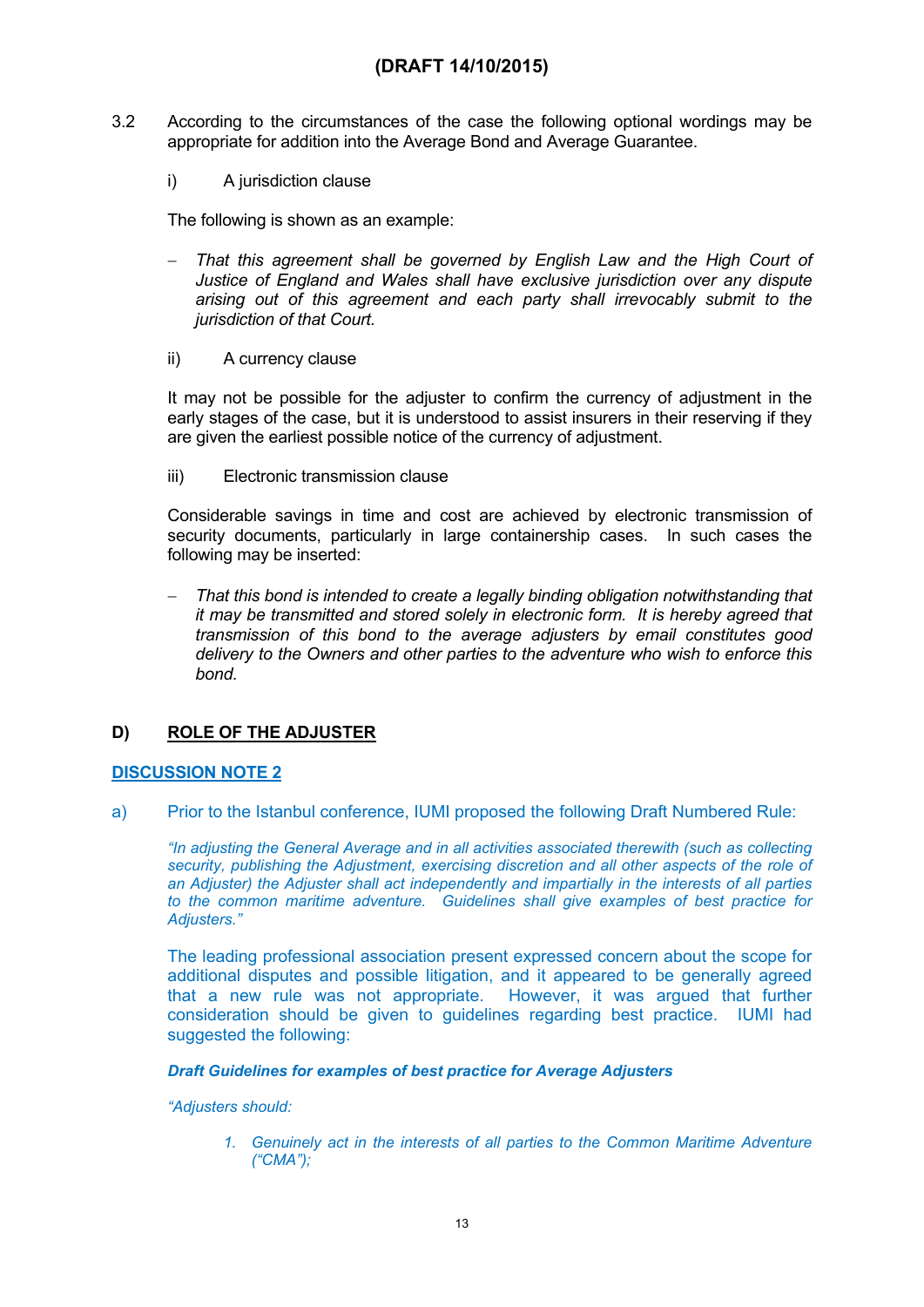- *2. Make available copies of vouchers and relevant contracts (e.g. for repairs) relating to expenses allowed in the Adjustment;*
- *3. Where appropriate collect G.A. security from all those interested in the CMA (including the ship and time charterers' bunkers) as well as the cargo so that no party to the CMA is left un-secured should it turn out they are creditors in the Adjustment;*
- *4. Explain in appropriate detail the reason for the currency of the Adjustment;*
- *5. Investigate (and state in the Adjustment) the steps which the parties to the CMA have taken and, if applicable, are taking to effect a recovery which might result in a re-adjustment;*
- *6. State upon the basis of which YAR rule each expense or sacrifice is allowed in the Adjustment (this is the subject of an AAA provisional Rule of Practice);*
- *7. Explain and justify the basis upon which GA contributions are claimed: this will usually (but not always) be a contract of carriage and, if it is, then the Adjuster should explain in the Adjustment if necessary pursuant to which contract of carriage the Adjustment is done and the reason why other contracts are not being relied upon (e.g. why is the G.A. clause in the Voyage C/P being adopted rather than the B/L?);*
- *8. Not seek payments on account before the CMA has been completed.*
- *9. If the adjuster is aware that there has been a substantial cargo sacrifice, offer the cargo parties interested the opportunity to check the wording of security given by the other main contributing parties to the CMA;*
- *10. Accept G.A. security wording which provides that payment is only made when properly and reasonably due;*
- *11. Not obtain the shipowners' approval of the adjustment before it is distributed (a draft adjustment may be circulated but, if it is , it should be sent to all parties or at least all legally represented parties to the CMA and not just the shipowner);*
- *12. Arrange the collection of the contributions on behalf of all parties to the CMA."*
- b) With regard to the IUMI proposals above the following general comments can be made:
	- IUMI items 1, 2, 4, 5, 6, 7 and 10 are addressed in the proposed guidelines below:
	- IUMI item 8 is addressed in the proposed new recommended average guarantee wording.
	- IUMI item 3 is something which the adjuster can draw the shipowners' attention to, but this is essentially a matter for the shipowner and the P&I Club.
	- IUMI items 9 and 10 are addressed by the provisions of recommended security wordings.
	- IUMI item 11 would remove an important stage in ensuring the final adjustment is factually correct. It is suggested that agreeing a pro forma adjustment with cargo representatives is best left to the discretion of the adjuster.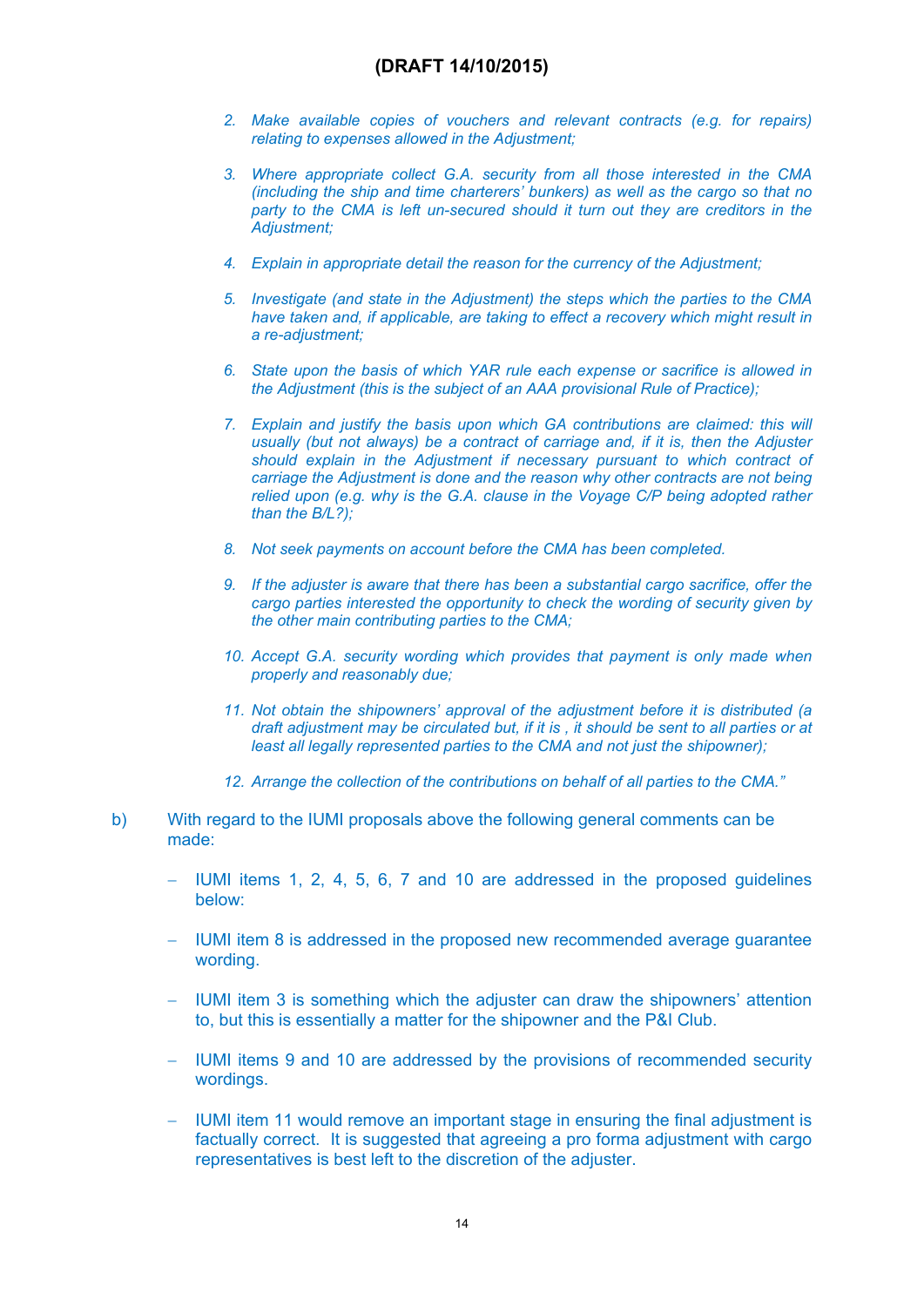### 1. Appointment of adjusters

In the majority of jurisdictions the findings of an average adjuster regarding amounts payable by the parties to a maritime adventure are not legally binding, as would be the case with an arbitration award. In rare cases an adjustment may be enforced by the Courts, but the majority of adjustments are accepted by the parties (subject to any Rule D defences) on the basis of the professional standing and expertise of the adjuster.

CMI, the International Union of Marine Insurers and the International Chamber of Shipping, therefore recommend strongly that only average adjusters who are appropriately qualified under national legislation or by membership of a recognised professional association should be instructed to deal with General Average matters.

### 2. Best practice of adjusters

Qualified adjusters work under different regulatory and professional regimes, however the following elements of best practice appear to be universal and are endorsed by the leading professional associations.

- 2.1 Irrespective of the identity of the instructing party, the Average Adjuster is expected to act in an impartial and independent manner in order to act fairly to all parties involved in a common maritime adventure.
- 2.2 In all cases the adjuster should:

(a) Give particulars in a prominent position in the adjustment of the clause or clauses contained in the charter party and/or bills of lading that relate to the adjustment of general average or, if no such clause or clauses exist, the law and practice obtaining at the place where the adventure ends. Where conflicting provisions exist, the adjuster should explain in appropriate detail the reason for the basis of adjustment chosen.

(b) Set out the facts that give rise to the general average.

(c) Where the York-Antwerp Rules or similar apply, identify the lettered and/or numbered Rules that are relied upon in making the principal allowances in the adjustment.

(d) Explain in appropriate detail the choice of currency in which the adjustment is based.

(e) Make appropriate enquiries as to whether any recovery from a third party is possible and what steps are being undertaken, and set out the results of their enquiries in the adjustment.

- 2.3 On request, and when practicable, the adjuster should make available copies of reports and invoices relied upon in the preparation of the adjustment.
- 2.4 The adjuster should recommend general average security in the forms recommended by CMI, or provide reasons as to why different wordings are required.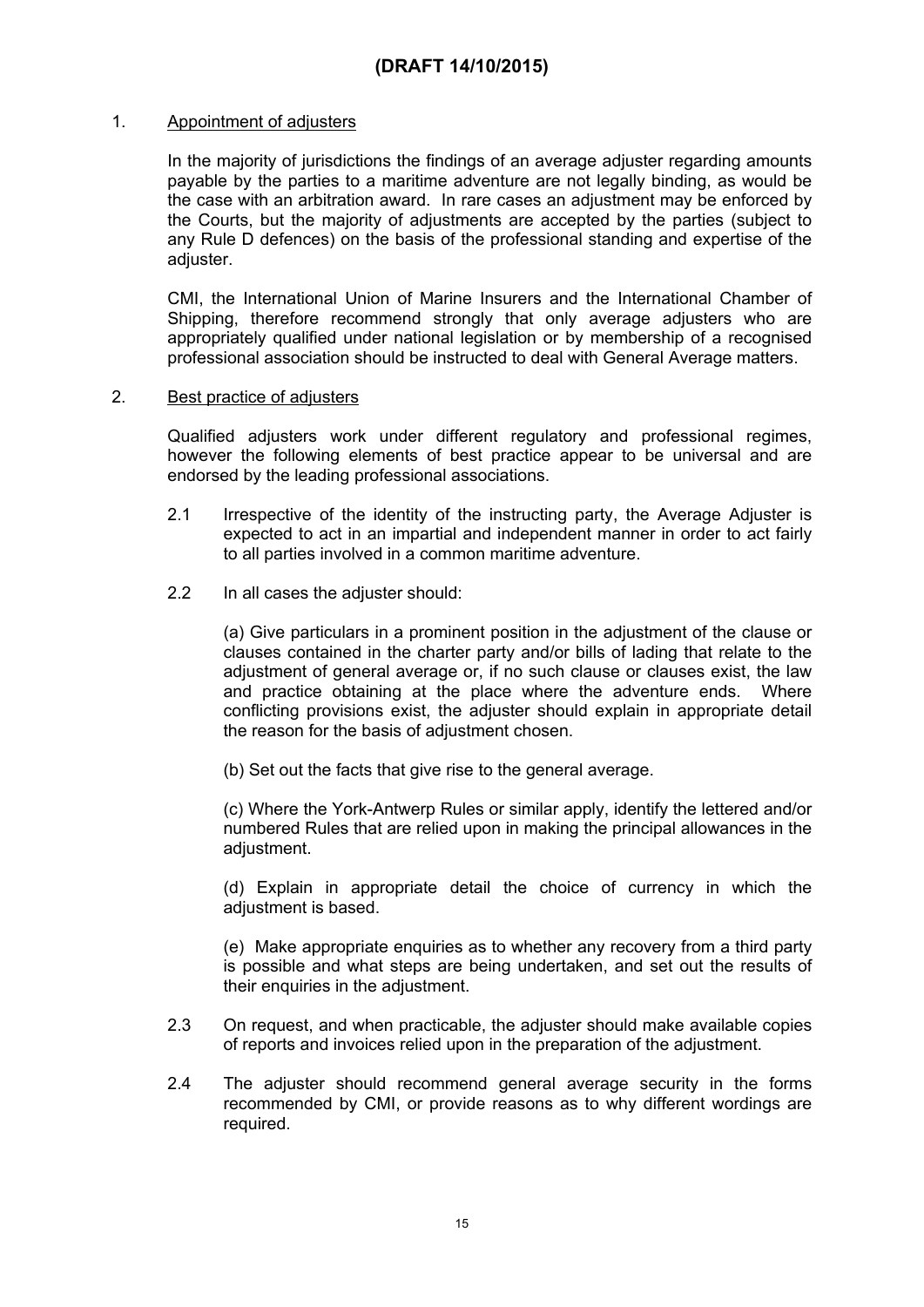### **E) ROLE OF THE GENERAL INTEREST SURVEYOR**

"The General Interest" or "G.A. Surveyor" is appointed by the Shipowners on behalf of all parties involved in the common maritime adventure. The Shipowner is responsible for settlement of the Surveyor's charges, which are allowed as General Average.

The G.A. Surveyor is not required to investigate the circumstances leading up to a G.A. situation (i.e. the cause of a fire) but once the situation exists, his role is as follows:

- 1) To advise all parties on the steps necessary to ensure the common safety of ship and cargo.
- 2) To monitor the steps actually taken by the parties to ensure that proper regard is taken of the General Interest.
- 3) To review General Average expenditure incurred and advise the Adjusters as to whether the costs are fair and reasonable.
- 4) To identify and quantify any General Average sacrifice of ship or cargo.
- 5) To ensure that General Average damage is minimized wherever possible i.e. by reconditioning or sale of damaged cargo. Except in cases of extreme urgency or where communications are difficult, any significant action with regard to cargo (i.e. arranging for its sale at a Port of Refuge) must be taken in consultation with the concerned in cargo.
- 2. The authority and funds to make disbursements will generally come from the Shipowner, usually via the Master or the Local Agents. The G.A. Surveyor therefore has no authority to order any particular course of action and his role is an advisory one. However, the Surveyor's impartial position and his influence on the eventual treatment of the expenditure will give his advice considerable weight with the other parties involved.
- 3. The Surveyor should also be aware that several other Surveyors may be in attendance on behalf of particular interests and that, for reasons of economy, duplication of reporting should be avoided. In the event of any doubt arising as to the depth of investigation required from the G.A. Surveyor, the Adjuster should be contacted for guidance. The Surveyor is effectively appointed to act on behalf of the whole General Average community, any of whom are generally entitled to view all his exchanges of correspondence and reports.

## **F) YORK ANTWERP RULES 2016**

### **DISCUSSION NOTE 3**

At Istanbul and subsequently the adjuster members of the IWG discussed the possibility of providing a definition for the meaning of the word "significant" in the context of Rule VI. The unanimous view that this was unlikely to be possible and, if attempted, would probably not be helpful. It was felt that the best that could be done was to set out the objectives of the proposed Rule VI(b) and that would provide a context to show whether the judgement exercised in a particular case by the adjuster was reasonable.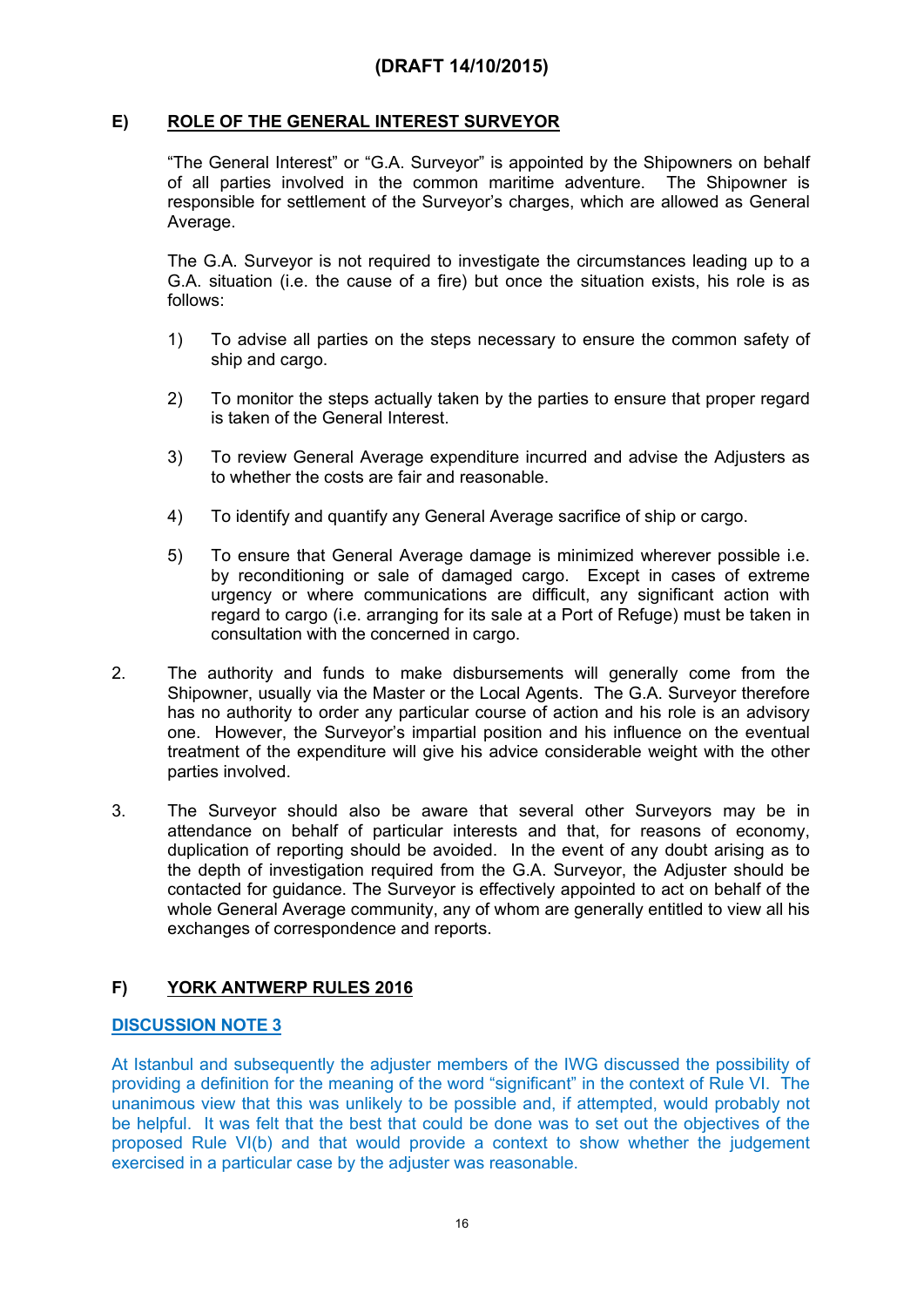The adjusters have expressed concern about the point at which the information required to form their judgement would come available to them – it is not uncommon for the numbers in a complex case to change toward the final stages of a case, for example a potential claim for ship or cargo sacrifice is found not be allowable. It may be appropriate to add something further about the practicalities of making a judgement call at various stages in the case.

### 1. Rule VI - Salvage

The wording of Rule VI paragraph (b) is new to the York Antwerp Rules 2016. It arises from concerns that, if the ship and cargo have already paid a salvage award separately (for example under Lloyd's Open Form) based on salved values (at termination of the services), allowing the salvage award as general average and reapportioning it over contributory values (at destination) may give rise to additional cost and delays, while making no practical difference to the proportion payable by each party.

A variety of measures to meet these concerns have been considered, ranging from complete exclusion of such salvage awards to using a fixed percentage mechanism. Such measures have been found during CMI discussions to produce inequitable results or were impossible to apply across the range of cases encountered in practice.

It was pointed out that many leading adjusters will, when appropriate, propose to the parties that if re-apportionment of salvage as general average will not produce a meaningful change in the figures or will be disproportionately costly, the salvage award will be omitted from the adjustment; it is then up to the parties to decide whether it should be included or not. However, it was considered that a means should be found to make this practice more universal and to set out express criteria that would help to ensure that the allowance and re-apportionment of salvage awards as general average (where already paid separately by ship and cargo etc.) would only occur in cases where there was a sound equitable or financial basis for doing so.

The average adjusters will still be required to exercise their professional judgement in applying paragraph (b) because several of the criteria (i-v) that are listed require a view to be taken as to what should be deemed to be "significant" in the context of a particular case. Because of the wide range of cases that the York Antwerp Rules apply to, it was not considered desirable to offer a fixed definition of how "significant" should be construed, other than to note that the objective of the new clause was to reduce the time and cost of the adjustment process where it is possible to do so, without prejudicing the interests of any of the parties to the adventure.

### 2. Rule XXII – Treatment of Cash Deposits

Under Rule XXII(2) the adjuster is required to hold deposits in a special account constituted in accordance with the legislation regarding holding client or third party funds that applies in the domicile of the appointed adjuster.

In the absence of such legislation, or where it is incomplete, CMI recommends that any special account should have the following features:

- Funds should be held separately from the normal operating accounts of the adjuster.